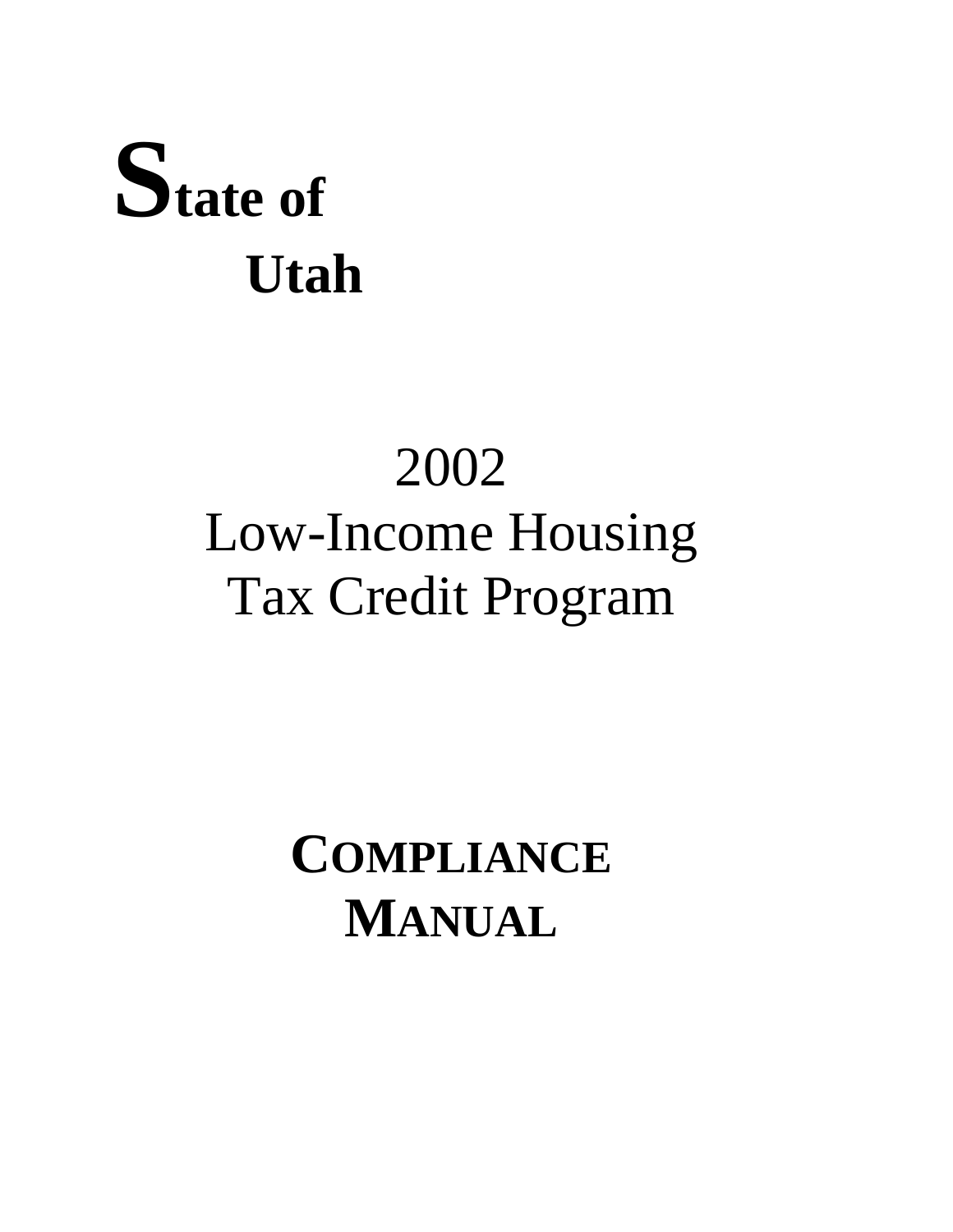#### **COMPLIANCE MONITORING MANUAL**

#### I. PLAN SUMMARY

A. Overview. The Utah Housing Corporation("UHC") is required by Section 42 of the Internal Revenue Code of 1986, as amended ("IRC § 42"), to monitor low-income housing tax credit ("LIHTC") projects for noncompliance with the provisions of IRC § 42, and to notify the Internal Revenue Service ("IRS") of such noncompliance of which the UHC becomes aware. The UHC has prepared a Compliance Monitoring Plan (the "Plan") which sets forth the procedures that the UHC shall follow, and those procedures that an owner of a LIHTC project (the "Project Owner") is required to follow, to satisfy the requirements of IRC § 42 and the regulations promulgated thereunder. As a condition to the allocation of low-income housing credits, Project Owners are required to enter into a binding agreement to comply with the terms and conditions of the Plan. The Plan is part of the UHC's LIHTC Allocation Plan for the State of Utah. The Plan may be amended as deemed necessary by the UHC to comply with IRC § 42 and the regulations issued thereunder, as the same may be amended, or to further promote the LIHTC program in the State of Utah. The UHC has also prepared a Compliance Monitoring Manual (the "Manual") as a supplement to the Plan to assist Project Owners in carrying out their responsibilities under the Plan. The Manual does not supersede or replace the Plan, but is intended to provide further guidance and assistance to Project Owners.

B. Recordkeeping Requirements. A Project Owner is required to keep records for each qualified low-income building in a LIHTC project that show for each year in the compliance period:

- 1. The total number of residential rental units in the building (including the number of bedrooms and the size in square feet of each residential rental unit);
- 2. The percentage of residential rental units in the building that are lowincome units;
- 3. The rent charged on each residential rental unit in the building (including any utility allowances);
- 4. The number of occupants in each low-income unit, but only if rent is determined by the number of occupants in each unit under IRC  $\S 42(g)(2)$ (as in effect before the amendments made by the Revenue Reconciliation Act of 1989);
- 5. The low-income unit vacancies in the building and information that shows when, and to whom, the next available units were rented;
- 6. The annual income certification of each low-income tenant per unit;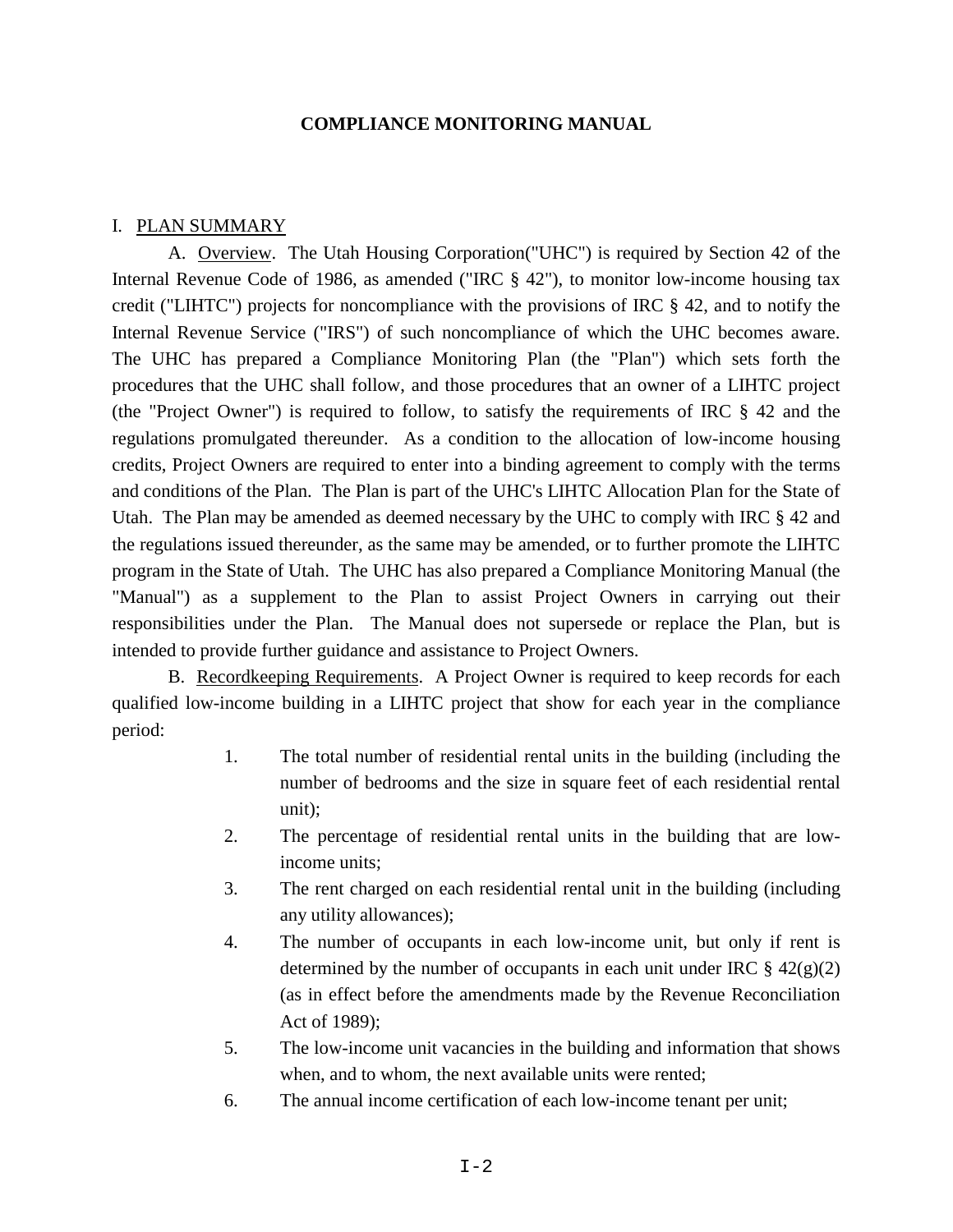- 7. Documentation to support each low-income tenant's income certification (for example, a copy of the tenant's federal income tax return, Form W-2, or verifications of income from third parties such as employers or state agencies paying unemployment compensation);
- 8. The eligible basis and qualified basis of the building at the end of the first year of the credit period; and
- 9. The character and use of the nonresidential portion of the building included in the building's eligible basis under IRC  $\S$  42(d) (e.g., tenant facilities that are available on a comparable basis to all tenants and for which no separate fee is charged for use of the facilities, or facilities reasonably required by the LIHTC project).

For purposes of IRC § 42 and the Plan, tenant income is calculated in a manner consistent with the determination of annual income under Section 8 of the United State Housing Act of 1937 ("Section 8"), and not in accordance with the determination of gross income for federal income tax liability. Section IV of the Manual, page IV-16, provides a copy of 24 CFR 813.106, H.U.D. Definition of Annual Income. In the case of a tenant receiving housing assistance payments under Section 8, the documentation requirement described in Section I.B. of the Manual is satisfied if the applicable public housing authority provides a statement to the Project Owner declaring that the tenant's income does not exceed the applicable income limit under IRC § 42(g).

C. Record Retention Requirements. A Project Owner is required to retain the records described in Section I.B. of the Manual for at least six years after the due date (with extensions) for filing the federal income tax return for that year. The records for the first year of the credit period, however, must be retained for at least six years beyond the due date (with extensions) for filing the federal income tax return for the last year of the compliance period of the building.

D. Certification Requirements. A Project Owner is required to certify at least annually to the UHC that, for the preceding 12-month period:

- 1. The LIHTC project met the requirements of: (a) the 20-50 test under IRC  $\frac{8}{9}$  42(g)(1)(A) or the 40-60 test under IRC  $\frac{8}{9}$  42(g)(1)(B), whichever minimum set-aside test was applicable to the project; and (b) if applicable to the project, the 15-40 test under Sections  $42(g)(4)$  and  $142(d)(4)(B)$  for "deep rent skewed" projects;
- 2. There was no change in the applicable fraction (as defined in IRC §  $42(c)(1)(B)$  of any building in the project, or that there was a change, and provide a description of the change;
- 3. The Project Owner has received an annual income certification from each low-income tenant, and documentation to support that certification; or, in the case of a tenant receiving Section 8 housing assistance payments, the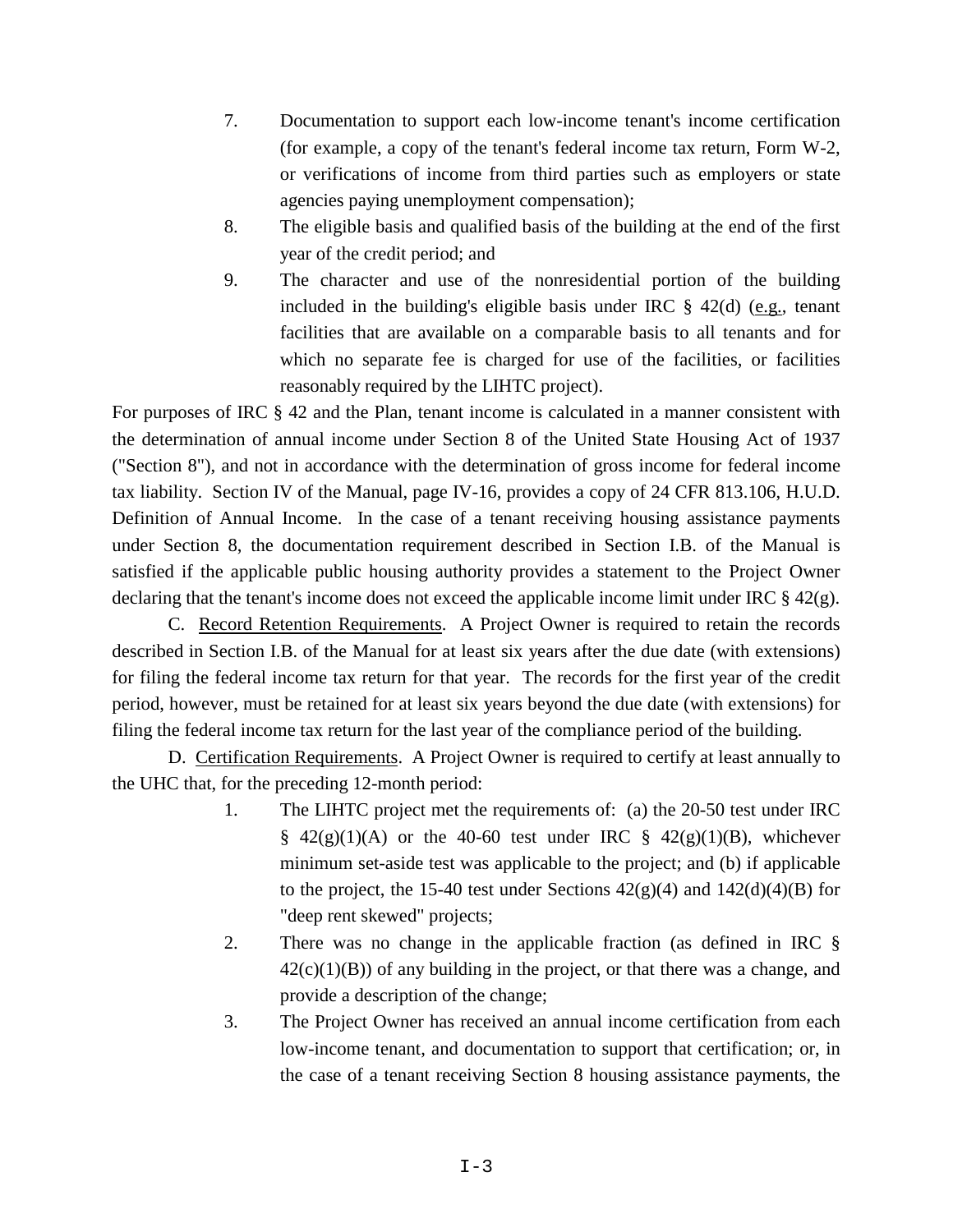statement from a public housing authority described in Section I.B. of the Manual;

- 4. Each low-income unit in the project was rent restricted under IRC §  $42(g)(2);$
- 5. All units in the project were for use by the general public and used on a nontransient basis (except for transitional housing for the homeless provided under IRC  $\S$  42(i)(3)(B)(iii));
- 6. Each building in the project was suitable for occupancy, taking into account local health, safety, and building codes;
- 7. There was no change in the eligible basis (as defined in IRC §42(d)) of any building in the project, or if there was a change, the nature of the change (e.g., a common area has become commercial space, or a fee is now charged for a tenant facility formerly provided without charge);
- 8. All tenant facilities included in the eligible basis under IRC  $\S$  42(d) of any building in the project, such as swimming pools, other recreational facilities, and parking areas, were provided on a comparable basis without charge to all tenants in the building;
- 9. If a low-income unit in the project became vacant during the year, that reasonable attempts were or are being made to rent that unit or the next available unit of comparable or smaller size to tenants having a qualifying income before any units in the project were or will be rented to tenants not having a qualifying income;
- 10. If the income of tenants of a low-income unit in the project increased above the limit allowed in IRC  $\S 42(g)(2)(D)(ii)$ , the next available unit of comparable or smaller size in the project was or will be rented to tenants having a qualifying income; and
- 11. An extended low-income housing commitment as described in IRC §  $42(h)(6)$  was in effect (for buildings subject to section  $7108(c)(1)$  of the Revenue Reconciliation Act of 1989).

E. Review Requirements. The UHC reviews the certification described in Section I.D. of the Manual for compliance with the requirements of IRC § 42. The UHC inspects at least 20% of LIHTC projects each year and inspects the tenant low-income certification, the documentation the Project Owner has received to support that certification, and the rent record for each lowincome tenant in at least 20% of the low-income units in those projects. The UHC determines which tenant's records are to be inspected or submitted by the Project Owners for review. The records to be inspected must be chosen in manner that will not give Project Owners advance notice that their records for a particular year will or will not be inspected. However, the UHC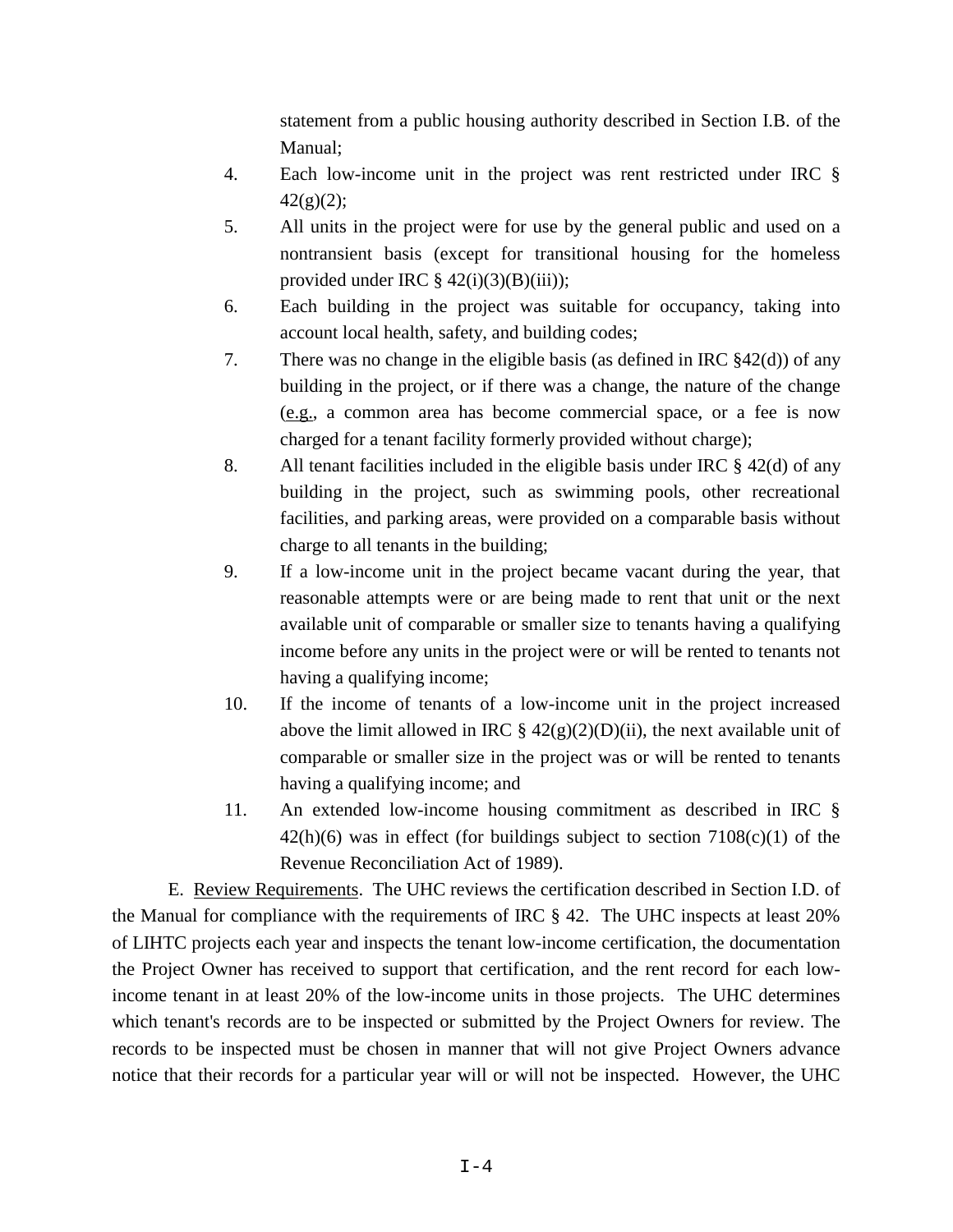may give a Project Owner reasonable notice that an inspection will occur so that the Project Owner may assemble records (for example, 30 days notice of inspection).

F. Frequency and Form of Certification. The certification and review requirements described in Section I.D. and I.E. of the Manual shall be made at least annually covering each year of the fifteen year compliance period under IRC  $\S$  42(i)(1) and thereafter for such period determined by the UHC not to exceed the LIHTC project's extended use period. The certifications and reviews may be completed more frequently than on a twelve month basis, provided that all months within each twelve month period are subject to certification.

G. On-Site Inspections. A Project Owner shall permit, and the UHC shall have the right to perform, an on-site inspection of any LIHTC project, at least through the end of the compliance period and thereafter for such period determined by the UHC not to exceed the LIHTC project's extended use period, of the buildings in the project. The inspection provision described in this Section I.G. is separate from any review of low-income certifications, supporting documents, and rent records described in Section I.E. of the Manual.

H. Notification-of-Noncompliance Requirements. The UHC is required to give the notice described in Section I.I. of the Manual to the Project Owner of a LIHTC project and the notice described in Section I.J. of the Manual to the IRS.

I. Notice to Project Owner. The UHC is required to provide prompt written notice to the Project Owner if the UHC does not receive the certification described in Section I.D. of the Manual, or has not received or is not permitted to inspect the tenant income certifications, supporting documentation and rent records described in Section I.E. of the Manual, or discovers by inspection, review, or in some other manner, that the LIHTC project is not in compliance with the provisions of IRC § 42.

J. Notice to Internal Revenue Service. The UHC is required to file Form 8823, "Low-Income Housing Credit Agencies Report of Noncompliance," with the IRS no later than 45 days after the end of the correction period (as described in Section I.K. of the Manual, including extensions permitted under that section) and no earlier than the end of the correction period, whether or not the noncompliance or failure to certify is corrected. The UHC is required to explain on Form 8823 the nature of the noncompliance or failure to certify and indicate whether the owner has corrected the noncompliance or failure to certify. Any change in either the applicable fraction or eligible basis that results in a decrease in the qualified basis of a LIHTC project under IRC  $\S$  42(c)(1)(A) is noncompliance that must be reported to the IRS under this Section I.J. If the UHC reports on Form 8823 that a building is entirely out of compliance and will not be in compliance at any time in the future, the UHC is not required to file Form 8823 in subsequent years to report that building's noncompliance.

K. Correction Period. The correction period is that period during which a Project Owner must supply any missing certifications and bring the LIHTC project into compliance with the provisions of IRC § 42. The correction period is not to exceed 90 days from the date of the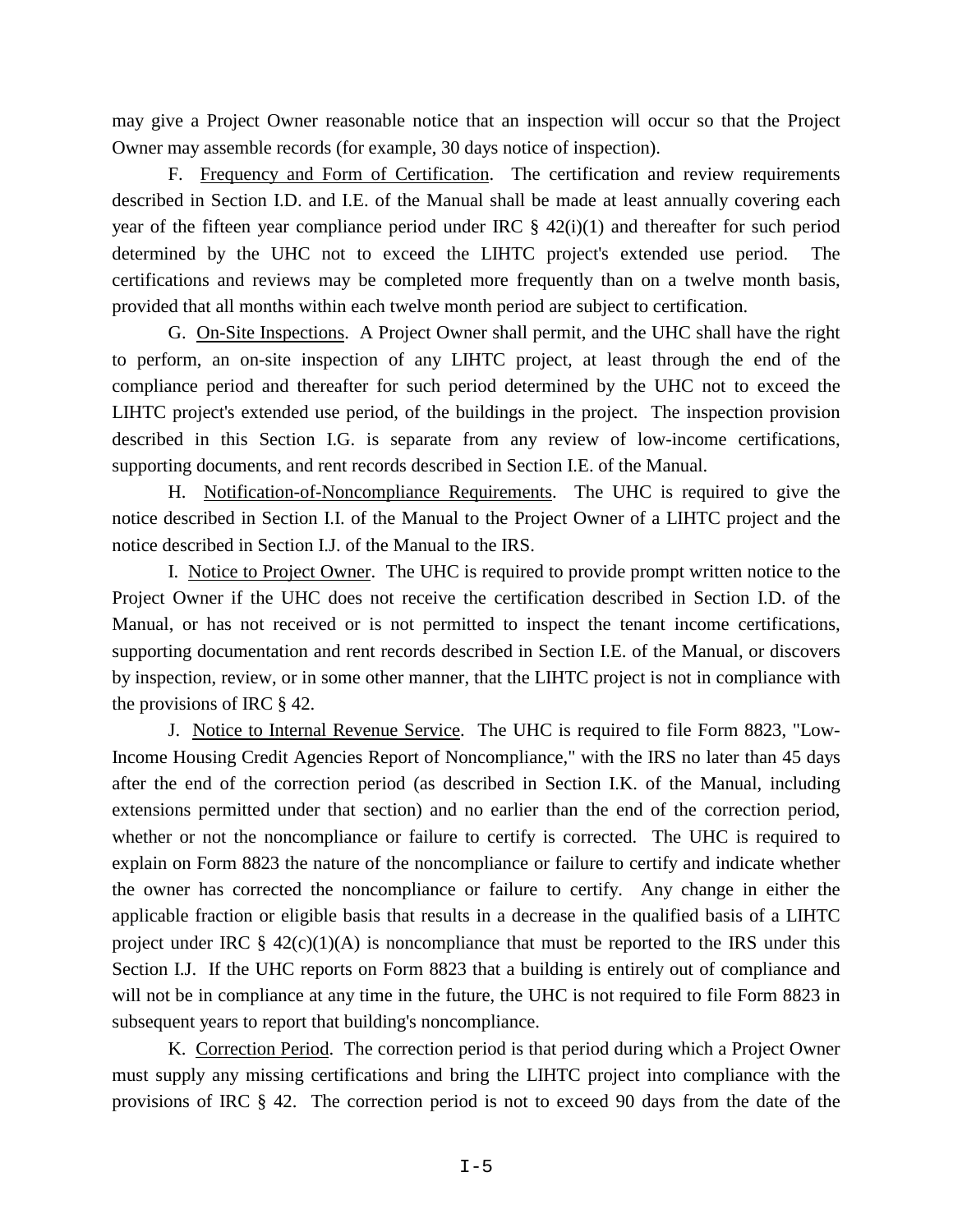notice to the Project Owner described in Section I.I. of the Manual. The UHC may extend the correction period for up to 6 months, but only if the UHC determines there is good cause for granting the extension.

L. Record Retention. The UHC is required to retain records of noncompliance or failure to certify for 6 years beyond the UHC's filing of the respective Form 8823. In all other cases, the UHC is required to retain the certifications and records described in Section I.D. of the Manual for 3 years from the end of the calendar year the UHC receives the certifications and records.

M. Liability. Compliance with the requirements of IRC  $\S$  42 is the responsibility of the Project Owner of the building for which the credit is allowable. The UHC's obligation to monitor for compliance with the requirements of IRC § 42 does not make the UHC liable for a Project Owner's noncompliance.

N. Fees. To reimburse the UHC for anticipated fees and expenses in administering the Plan, set forth below is a schedule of compliance monitoring fees which a Project Owner is required to submit to the UHC prior to the final allocation of low-income housing credits (issuance of IRS Form 8609). It is contemplated that the fees set below will be a one-time fee assessment to compensate the UHC for its compliance monitoring activities. However, the UHC may assess additional compliance monitoring fees as necessary in the future to reimburse the UHC for expenses it incurs in administering the Plan.

| Number of Units in Project | Fee                                   |
|----------------------------|---------------------------------------|
| $1-10$ units               | No fee                                |
| $11-30$ units              | \$ $500.00 + $50$ per unit (one time) |
| $31-50$ units              | $$1,000.00 + $50$ per unit (one time) |
| $51 \& over$               | $$2,000.00 + $50$ per unit (one time) |

O. Recordkeeping Form. Section IV of the Manual, page IV-1, provides a Recordkeeping Form which is required to be used by a Project Owner to keep those records for each qualified low-income building in a LIHTC project as required under the Plan. The Recordkeeping form shall be completed at least annually (to cover each year in the compliance period), and more frequently if necessary, to compile and maintain the information and records required under the Plan.

P. Annual Low-Income Tenant Income Certification Form. Section IV of the Manual, page IV-2, provides an Annual Tenant Income Certification form which is required to be used by a Project Owner for purposes of the annual income certification of each low-income tenant per unit. The Annual Tenant Income Certification form is required to be completed by each lowincome tenant per unit (18 years of age and older) prior to occupancy in any low-income unit and annually thereafter.

Q. Annual Compliance Report and Certification Form. Section IV of the Manual, page IV-3, provides an Annual Compliance Report and Certification Form which is required to be used by a Project Owner to make those certifications required under the Plan. The Annual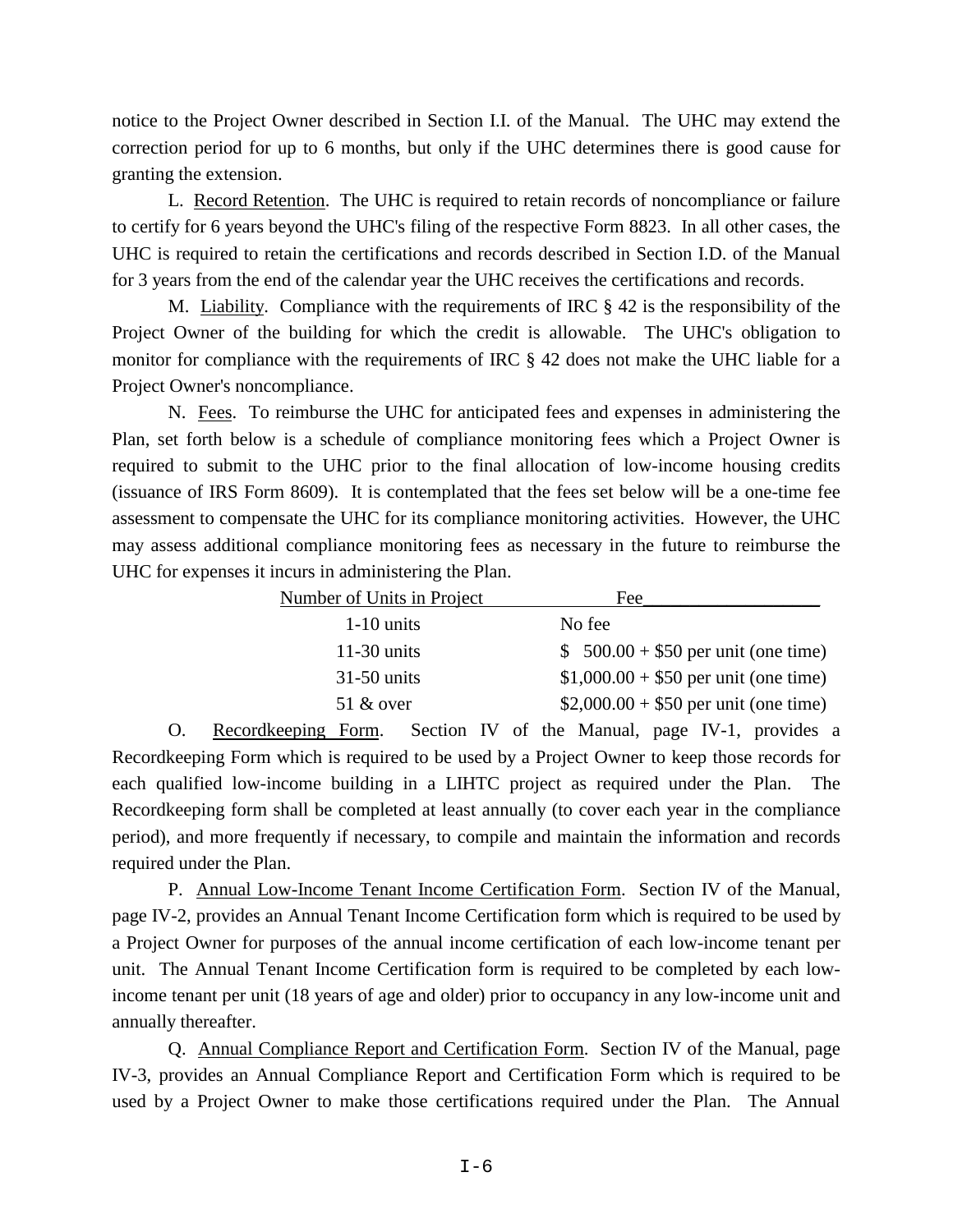Compliance Report and Certification Form is required to be signed by the Project Owner and filed with the UHC by April 30th following the close of the preceding calendar year (January 1 - December 31). The Annual Compliance Report and Certification Form covers a full calendar year period.

R. Waiver of Annual Income Rectification. Low-income housing building which are 100% occupied by qualifying low-income tenants may request a waiver of the annual rectification of tenant income requirement. Such a waiver is only granted upon application by the taxpayer to the IRS. Rev. Proc. 94-64, sets forth the procedures and requirements which must be followed to be granted a waiver.

S. Qualified Nonprofit Organization Certification. Each year, a project which receives an allocation of credits from the nonprofit set aside, shall submit an Annual Certification Of Qualified Nonprofit Organization certifying as to the nonprofit entity's qualification, ownership and participation in the project.

T. Budgets and Annual Operating Statements. Project Owners will be required to provide the UHC copies of the Project's Annual Budgets and Operating Statements.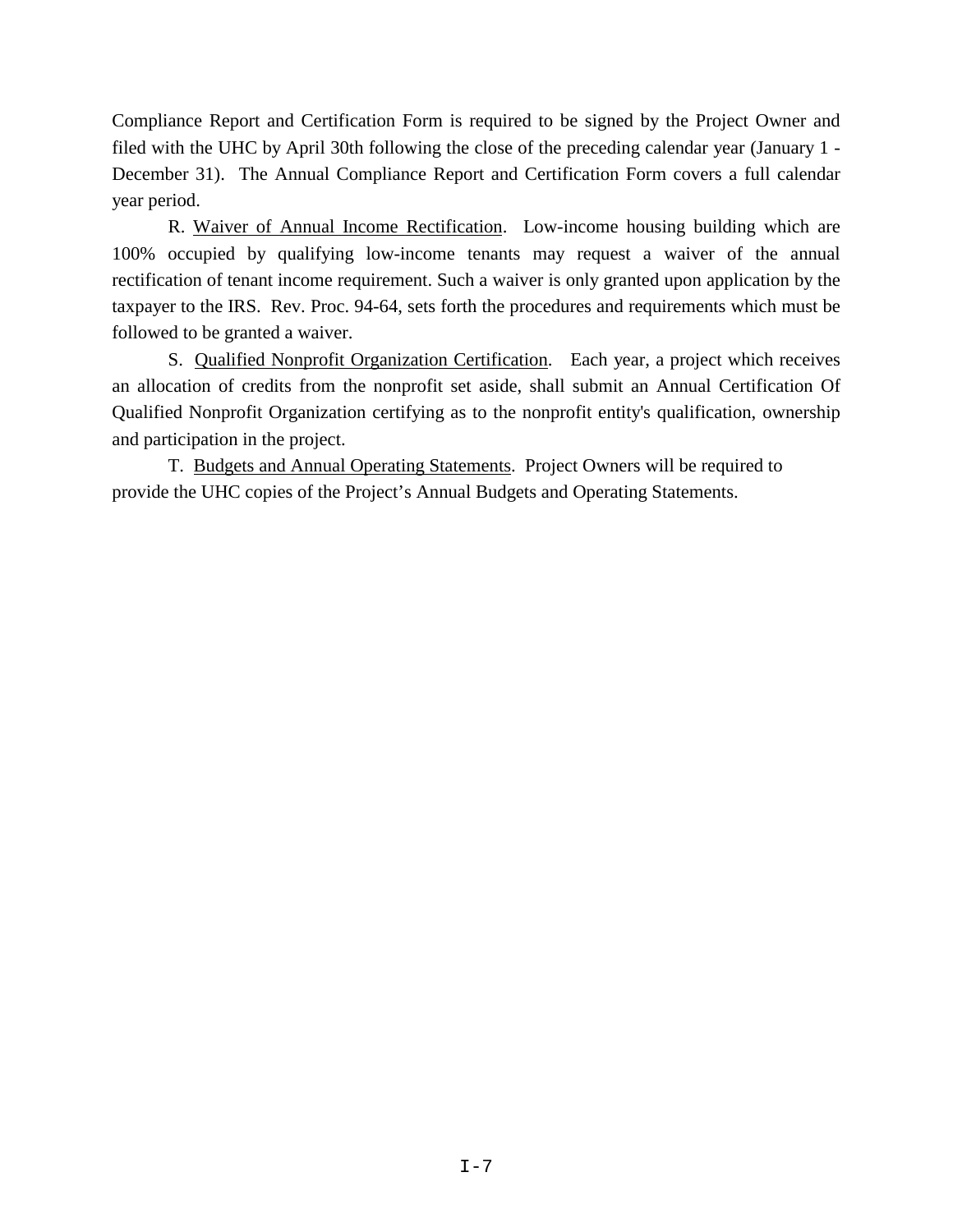#### II. RESPONSIBILITIES

A. The Utah Housing Corporation. The Utah Housing Corporation allocates tax credits through the Low-Income Housing Tax Credit Program for the acquisition, construction, and rehabilitation of qualifying low-income housing within the state of Utah. Once a final allocation is awarded to a project, the specific duties of the UHC include:

- 1. Reviewing annual Occupancy Report and Move In/Out Report and Annual LIHTC Compliance Report and Certifications.
- 2. Reviewing Annual Tenant Income Certifications and supporting documentation.
- 3. Performing an annual review of tenant files and on-site inspections of the LIHTC projects.

B. Project Owner . Each Project Owner who has received an allocation of tax credits under the LIHTC program must met certain requirements.

- 1. The Project Owner is responsible to the UHC for insuring that the project is properly administered. The Project Owner must make certain that the on-site management team complies with all appropriate rules, regulations and policies that govern the project.
- 2. It is the responsibility of the Project Owner to keep the UHC informed throughout the compliance and extended use periods of any circumstances which result in the noncompliance of the Project with any of the requirements of the LIHTC Program.
- 3. The Project Owner must annual certify to the UHC that the project is in compliance with the LIHTC Program.
- C. Management Company and On-Site Personnel.
	- 1. General. The management company and all on-site personnel are responsible to the Project Owner for implementing the LIHTC Program requirements correctly. Anyone who is authorized to lease apartments units to tenants should be thoroughly familiar with all federal and state laws, rules or regulations governing certification and leasing procedures. It is also important that the management company provide information, as needed, to the UHC and submit all required reports and documentation in a timely manner.
	- 2. Non-compliance. If the management company determines that the project is not in compliance with LIHTC Program requirements the Project Owner and the UHC must be notified immediately.

D. Compliance Procedures. This section of the Manual outlines procedures for monitoring the project to ensure compliance with the LIHTC Program and UHC policies.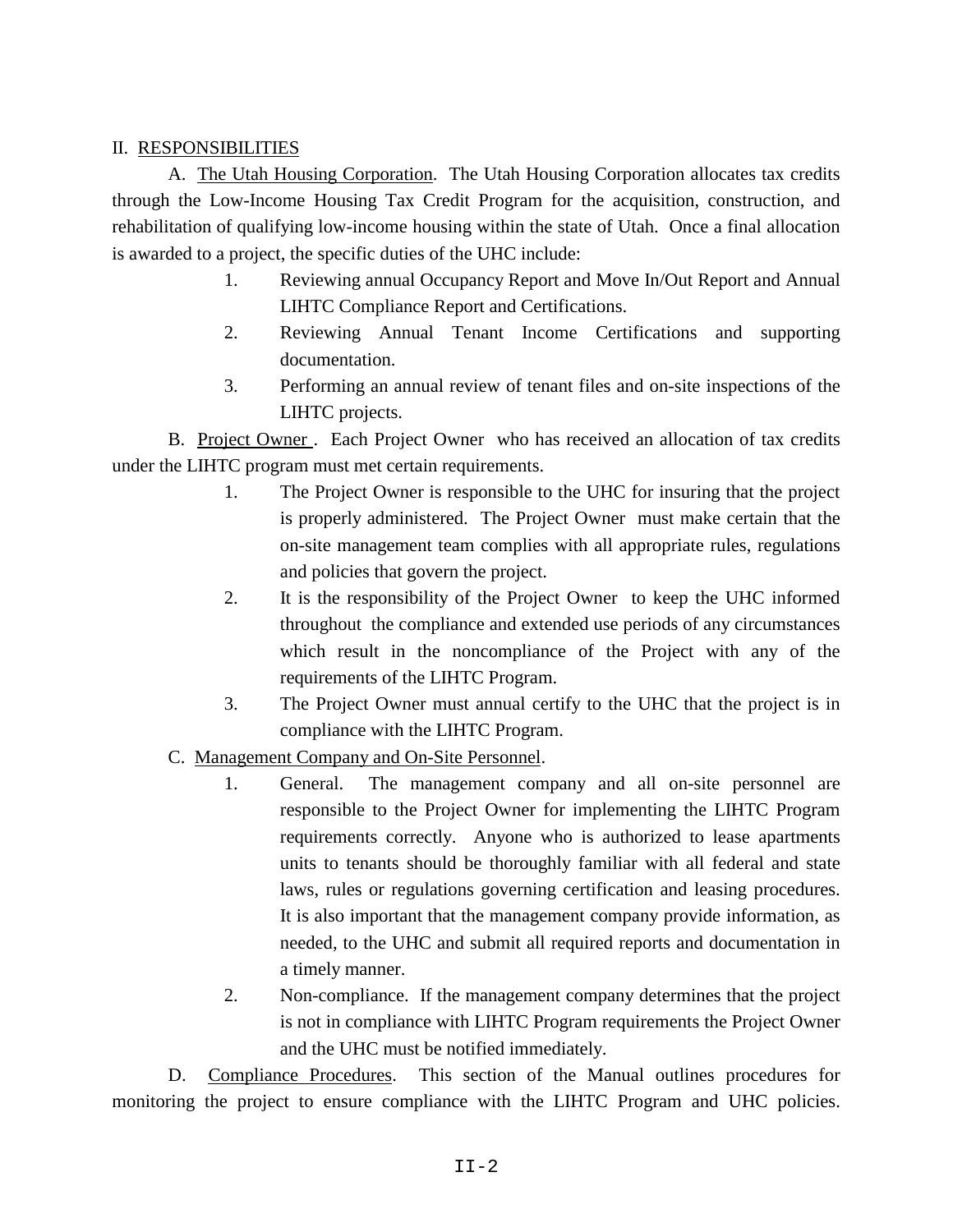Compliance is necessary to retain the low-income housing tax credit. Monitoring each project is an ongoing activity that extends throughout the compliance and extended use periods. The actual compliance steps that will be explained are:

- 1. The annual Occupancy Report and Move In/Out Report;
- 2. The Annual Compliance Report and Certification; and
- 3. Annual Tenant Income Certification; and
- 4. The UHC Documentation Requirements.

E. LIHTC Program Reports. Beginning with the first calendar year following the receipt of a final tax credit allocation (issuance of Form 8609) management must prepare and submit to the UHC the annual Occupancy Report and Move In/Out Report accompanied by copies of Annual Tenant Income Certifications for each new move-in and each recertification of income for existing tenants.

Additionally, those projects which receive an allocation of credits from the nonprofit set aside, shall also submit the Annual Certification Of Qualified Nonprofit Organization. These reports must be submitted to the UHC no later than May 31st of each year throughout the compliance period.

F. Annual Project Review. The UHC shall conduct an on-site project inspection of at least 20% of the LIHTC projects each year. During the on-site inspection, randomly selected tenant files will be reviewed for compliance. Management should respond in writing within twenty-one (21) days addressing any discrepancies noted. The Project Owner response must indicate the manner in which necessary corrections have been made or will be under taken. The Project Owner has 90 days from the date of notice of any non-compliance to correct that noncompliance. The UHC shall notify the IRS within forty-five (45) days, following the 90 day correction period, of any noncompliance found. The UHC may extend the correction period for up to 6 months, but only if the UHC determines there is good cause for granting the extension.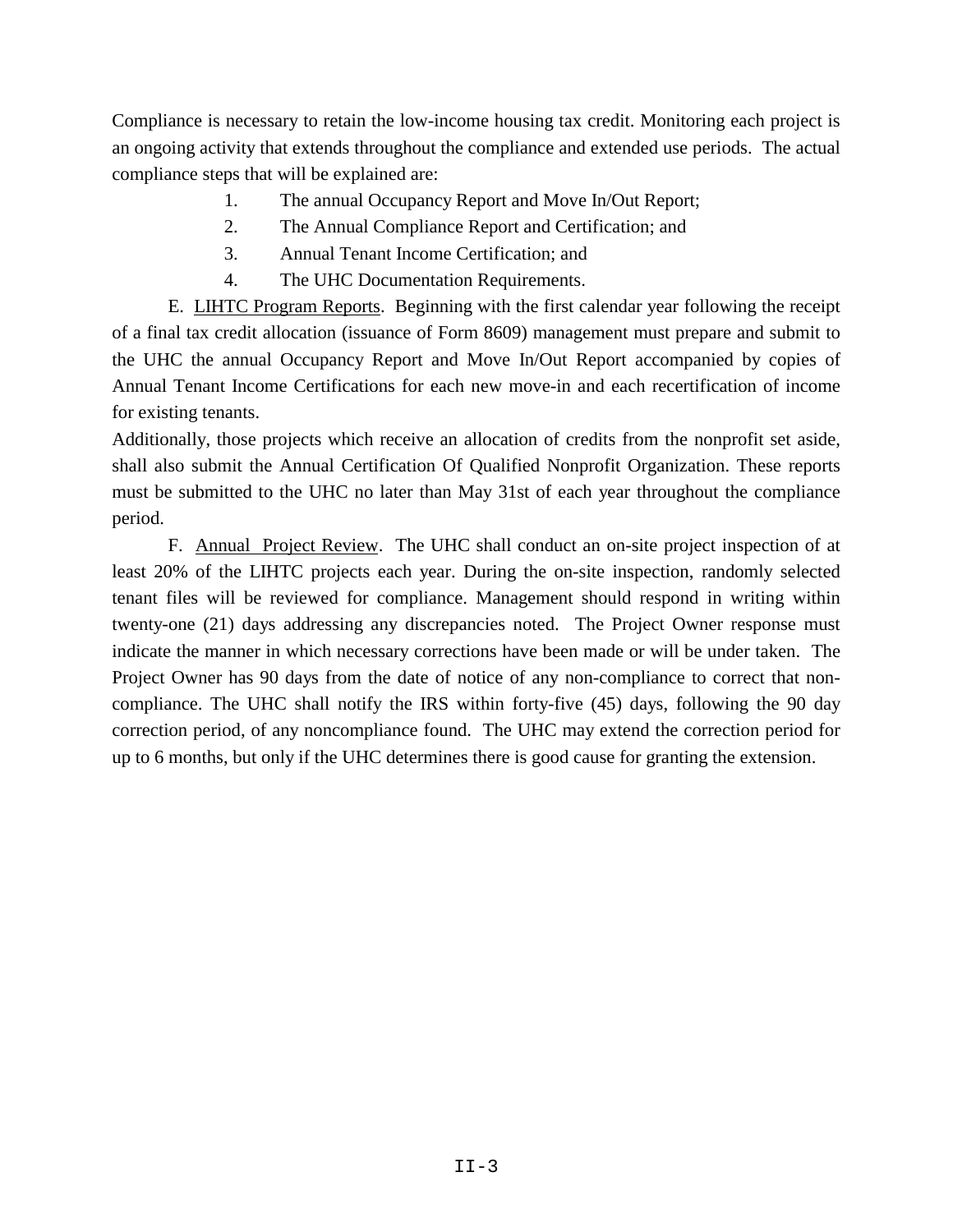#### III. EXPLANATIONS - QUALIFICATION OF TENANT

A. Background. A prospective tenant of a low-income rent-restricted unit should be advised early in their initial visit to the project that there are maximum income limits which apply for these units. Management should explain to the tenants that the anticipated income of all persons expecting to occupy the unit must be certified and included on an Income Certification prior to occupancy, and at least annually thereafter.

B. Application. A fully completed application is critical to an accurate determination of eligibility of the tenant. The information furnished on the application should be used as a tool to determine all sources of income including total assets and income from assets. In the event the application does not request asset and asset income information, an Asset Verification form may be used. (See Section IV, page 11 for a sample form).

At the time of application by a tenant, it is management's responsibility to obtain sufficient information on all tenants to determine the eligibility of the prospective tenants for a LIHTC unit.

The application should include:

- 1. The name of each person that will occupy the unit (legal name should be given just as it will appear on the Lease and Annual Tenant Income Certification); this may include unborn children of the couple or a pending adoption.
- 2. All sources and amounts of current and anticipated annual income expected to be derived during the twelve month certification period (this should include total assets and asset income); and,
- 3. The signature of the applicant and the date the application was completed. It may be necessary to explain to the tenant that all information provided is considered confidential and will be handled accordingly.

C. General Verification Requirements. Sources of income must be verified. Verification should be received by management prior to the execution of the Annual Tenant Income Certification. Verification must include complete and detailed information and include at a minimum:

- 1. Verification of all sources of income for each tenant, including income from Net Family Assets;
- 2. Written verification of income directly from the source; and,
- 3. Retention of all verification documentation for at least 6 years after the due date for filing the federal income tax return (of the Project Owner) for that year.
- 4. Application information for any individual that is not approved should be retained by the Project Owner for (1) one year.
	- a. Methods of Verification.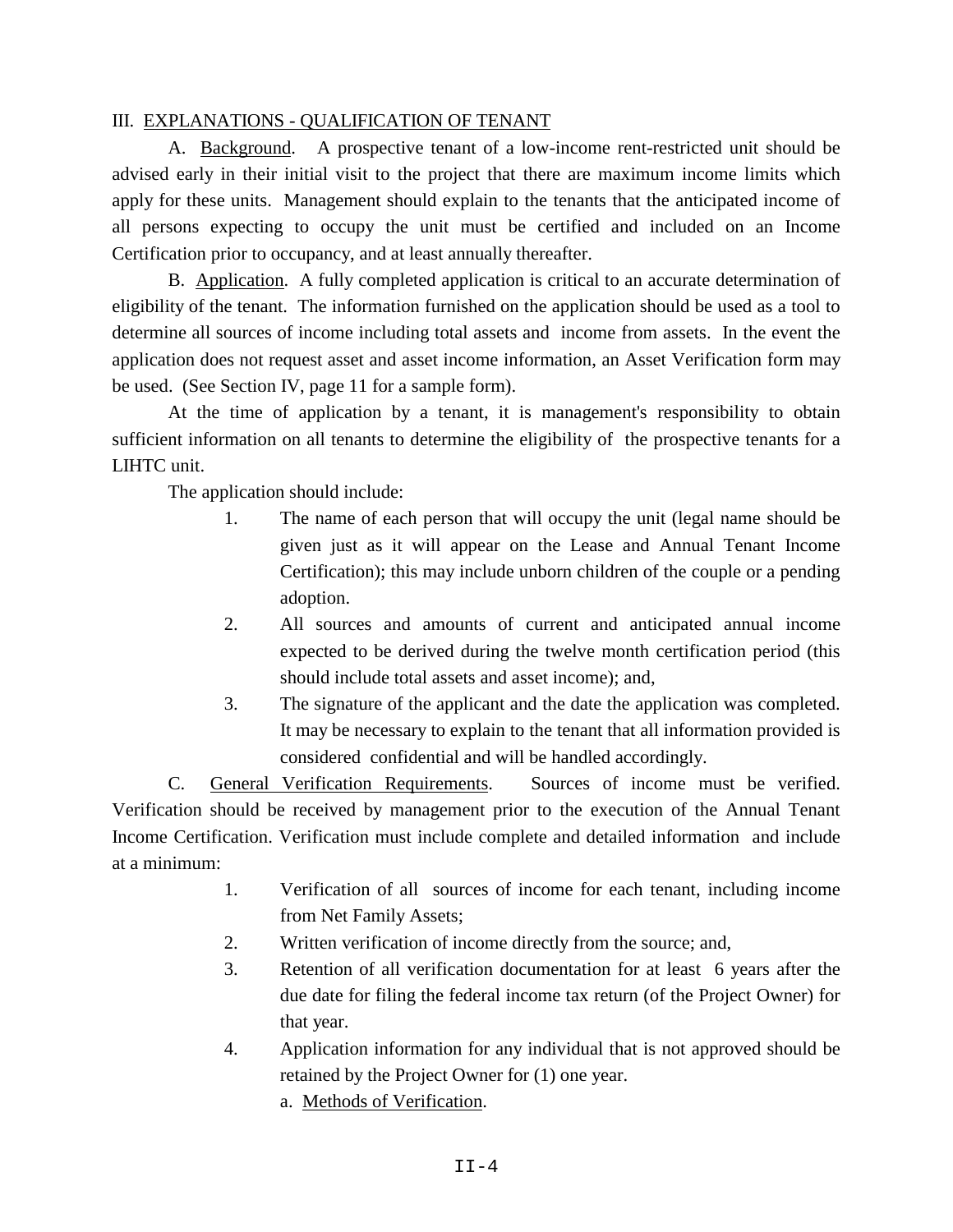(1) Written Verification. Written verification is always preferred. The request for income verification must:

(a) state the reason for the request;

(b) include a release statement signed and dated by the applicant; and

(c) provide a section for the employer or another thirdparty source to state the tenants rate of pay, number of hours worked, and frequency of pay. Bonuses, tips and commissions must be included. Space should also be available for a signature and title as well as the date.

(2) Verbal Verification. When written verification is not possible prior to move-in, direct contact with the source will be acceptable to the UHC only as a last resort and should be followed with written verification. The conversation should be documented (see Section IV, Page 5 for suggested format) and placed in tenant's file.

(3) Verification Transmittal:

(a) Tenant should be asked to sign two copies of each verification form. The second copy may be used when the first request has not been returned in a timely manner.

(b) Income verification requests must be sent directly to and from the source not through the tenant. It is suggested that a self-addressed, stamped envelope be included with the request for verification.

(c) Verification may be hand-delivered by the applicant only if it is provided on the letterhead of the source or is a notarized affidavit.

b. Differences in Reported Income. Management should give the tenant the opportunity to explain any significant differences between the amounts reported by the tenant and amounts reported by third party in order to determine actual income. The file should be documented to explain the difference.

D. Acceptable Forms of Verification. Acceptable forms of Verification for specific types of income situations are as follows:

1. Employment Income.

a. Employment verification form (see Section IV, Page 4 for suggested format) completed by the employer or statement from employer on company letterhead; or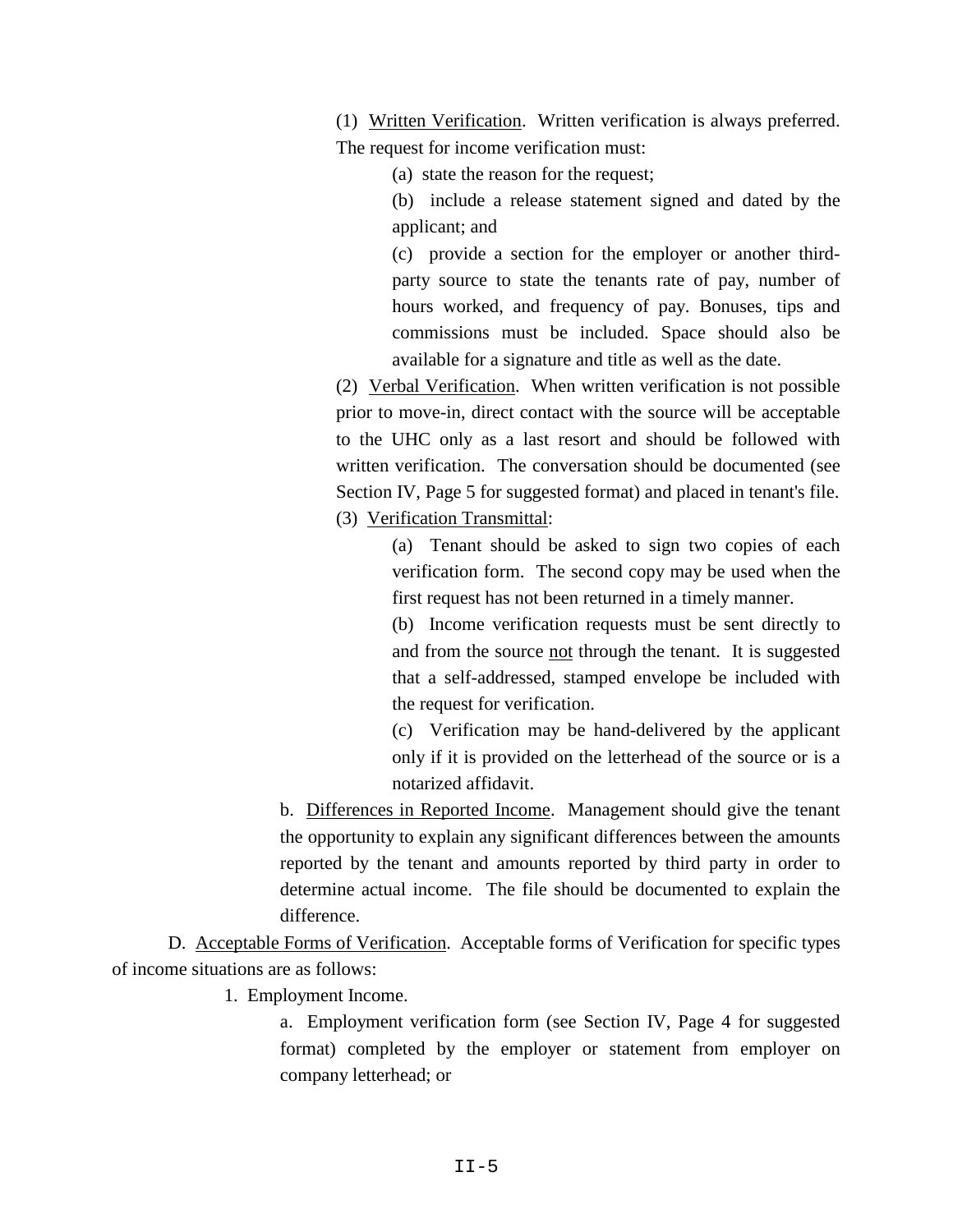b. Check stubs or earnings statement showing the employee's gross pay per pay period and frequency of pay; or

c. Notarized statement or affidavits along with the most recent income tax returns signed by the tenant providing the amount of income including income from tips and other gratuities.

- 2. Self-Employment Income.
	- a. Accountant's or bookkeeper's statement of net income; or

b. Audited or unaudited financial statements of the business along with a notarized statement from the tenants giving the anticipated income for the 12 months following certification; or

- c. Income Verification Form (see Section IV, Page 6).
- 3. Unemployment Compensation.
	- a. A verification form completed by the unemployment agency; or

b. Records from the unemployment office stating payment dates and amount; or

- c. Unemployment Affidavit (see Section IV, Page 7).
- 4. Alimony or Child Support Payments.

a. A copy of a separation or settlement agreement or a divorce decree stating the amount and type of support payment schedule; or

b. A notarized letter from the person paying support (see Section IV, Page 9 for suggested format); or

- c. A copy of latest check and documentation of how often the check is received or Office of Recovery Services report.
- d. HUD manual 4350.3 indicates in situations where the payee is not making full payments, the full amount of support will be included in gross income, except where it can be demonstrated that the recipient: "Has made a reasonable effort to collect the amounts due, including filing with courts or agencies responsible for enforcing payments." The logic for this is that government should not have to support a family with children with subsidized rents where the family has made no legitimate effort to collect the total support payment.
- 5. Recurring Contributions and Gifts.

a. Notarized statement or affidavit signed by the person providing the assistance, giving the purpose, dates and value of the gifts; or

b. A verification letter from a bank, attorney or a trustee administering contribution; or

c. Only when the above is not possible will the tenants notarized statement giving the same information suffice.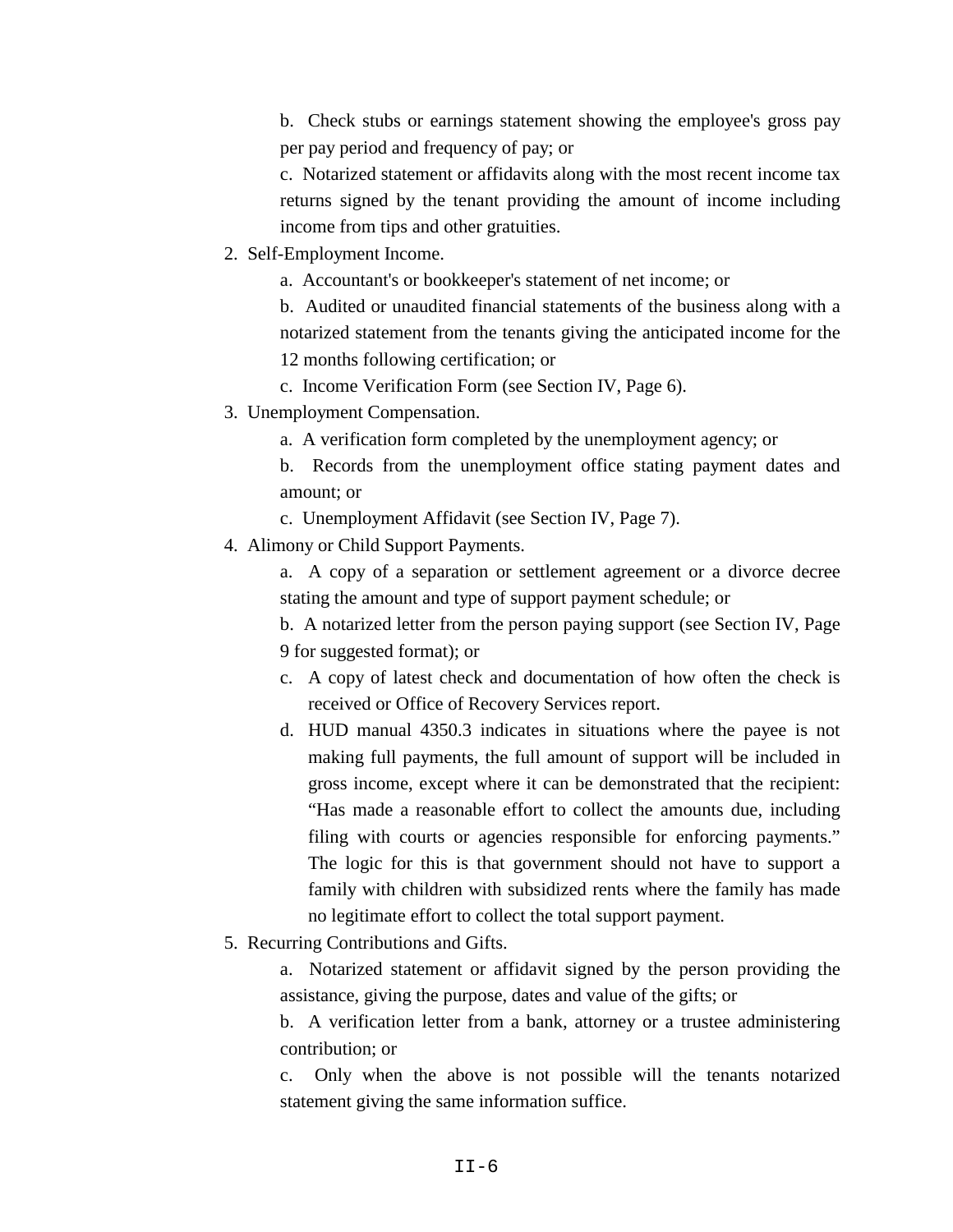6. Veteran's Administration Benefits.

Benefactor's written confirmation of amount of assistance and educational institution's written conformation of expected cost of the student's tuition, fees, books and equipment for the next 12 months; or

b. Copies of latest benefit checks, if benefits are paid directly to student. Copies of the canceled checks or receipts for tuition, fees, books and equipment, if such income and expenses are not expected to change for the next 12 months.

7. Unemployed Tenants.

a. The income of unemployed tenant(s) with regular income from any source, such as Social Security, pension, recurring gifts, etc., must be verified as covered previously.

E. Annual Income. A determination of anticipated annual income must include all of the types of income listed below in the amount anticipated to be received by all tenants, 18 years of age or older, in the 12 months following certification.

1. Annual Income Includes.

a. Gross amount (before any payroll deductions) of wages, salaries, overtime pay, commissions, fees, tips, bonuses, and any other compensation for personal services received by every adult member of the household; and

b. Net income, salaries, and other amounts distributed from a business; and

c. Gross amount (before deductions of Medicare, etc.) of periodic social security payments. Includes support payments received by adults on behalf of minors; and

d. Annuities, insurance policies, retirement funds, pensions, disability or death benefits and other similar types of periodic payments; and

e. Lump sum payments received because of delays in processing unemployment, social security, welfare or other benefits; and

f. Payments in lieu of earnings, such as unemployment and disability compensation, workmen's compensation, and severance pay. Any payments that will begin during the next 12 months must be included; and

g. Alimony and child support; and

h. Interest, dividends, and other income from net family assets (including income distributed from trust funds). On deeds of trust or mortgages, only the interest portion of the monthly payments received by the tenant(s) is included; and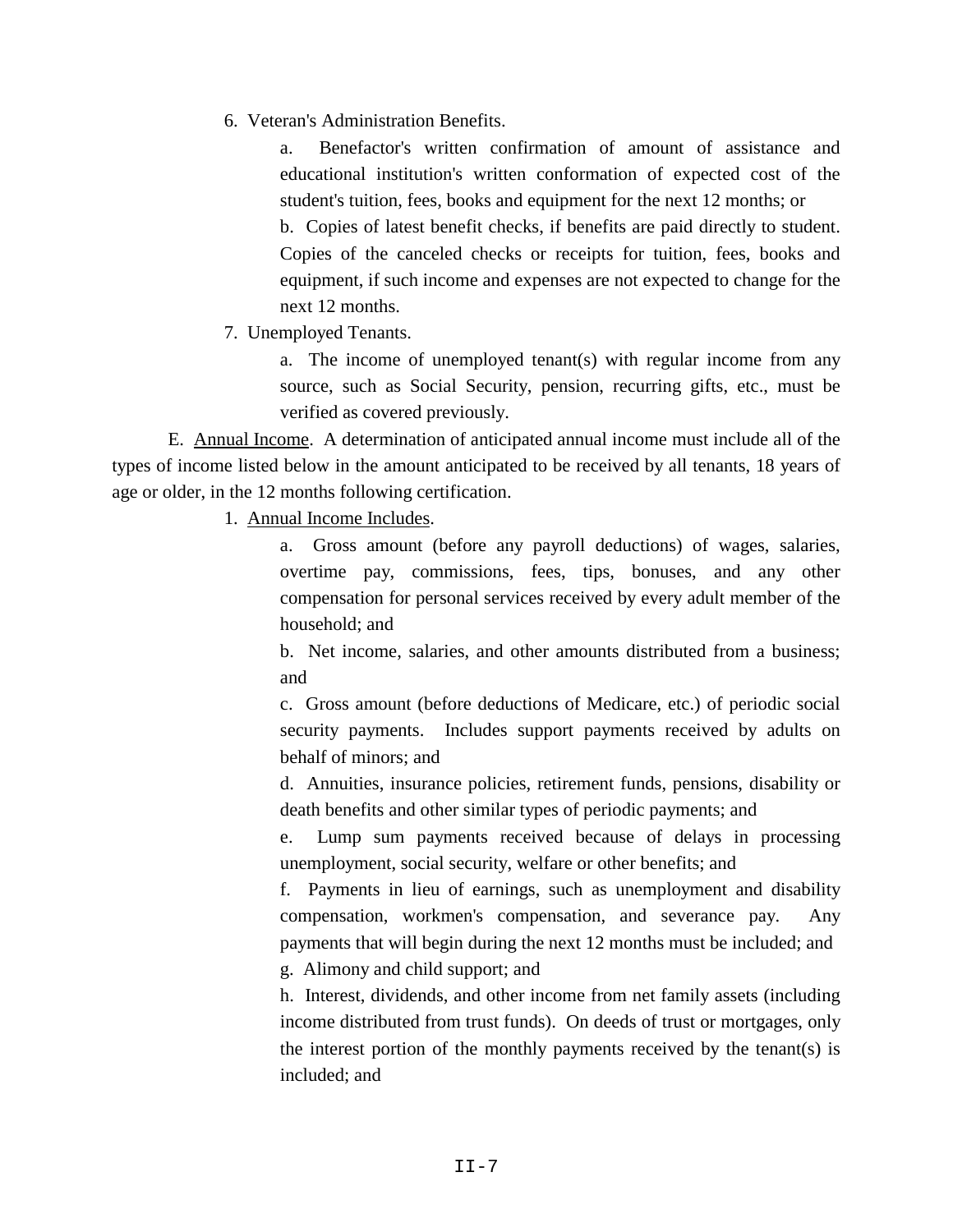i. Lottery winnings paid in periodic payments. (Winnings paid in a lump sum are included in net family assets, not in annual income); and

j. Recurring monetary contributions or gifts regularly received from persons not living in the unit, including unit or utility payments regularly paid on behalf of the family. This can include individualized rent concessions or payments which are similar to "in-kind" payments for services rendered or to be rendered.

F. Calculating Annual Income. Verified income must be converted to annual amounts by using the following calculations:

1. To annualize full-time employment multiply:

- a. hourly wages by 2080 hours;
- b. weekly wages by 52;
- c. bi-weekly amounts by 26;
- d. semi-monthly amounts by 24;
- e. monthly amounts by 12.
- 2. To annualize income from anything other than full-time employment multiply:

a. hourly wages by the number of hours the tenant expects to work annually;

b. average weekly amounts by the number of weeks the tenant expects to work;

c. other periodic amounts (monthly, bi-weekly, etc.) by the number of periods the tenants expect to work.

3. Annual wages should always reflect a full 12 month period, regardless of the pay schedule. For example, if a school teacher earns a gross annual salary of \$17,000, the \$17,000 should be used as annual salary whether the teacher is paid over only nine months or throughout the year.

G. Annual Income Excludes. Certain sources of income should not be counted as annual income:

> 1. Employment income of members of the household that are under eighteen, including foster children. Head of household and spouse may never be considered minors. (Unearned income such as social security payments received on behalf of minors must be included as income.)

> 2. Food stamps, meals on wheels or any other program that provides goods for the needy.

> 3. Income associated with persons that live in the unit but are not household members. For example, this would include:

- a. payments received for care of foster children; and
- b. income of live-in attendants.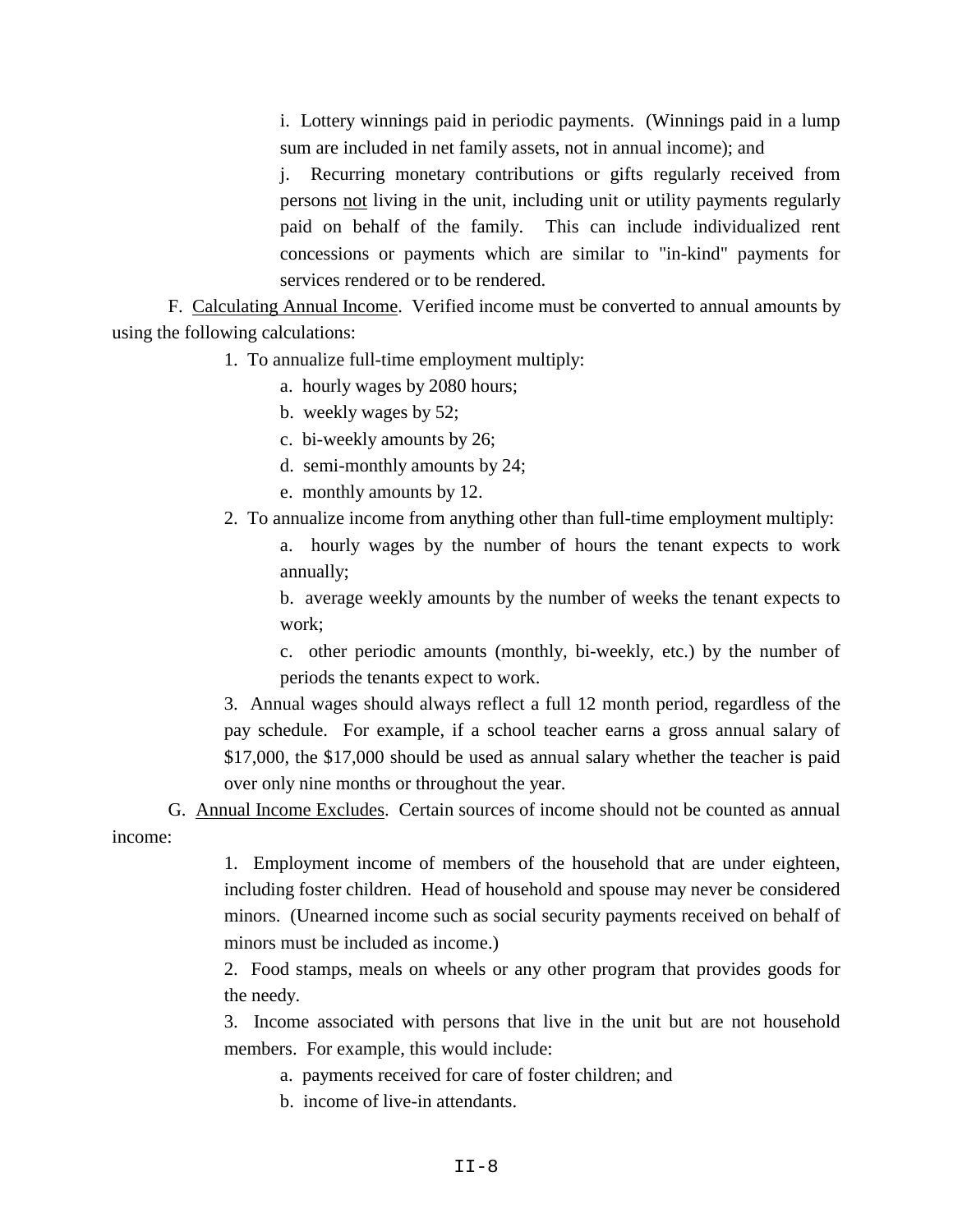4. The principal portion of the payments received on mortgages or deeds of trust.

5. Scholarships or veterans benefits used for tuition, fees, books or equipment. Student loans are not considered income.

6. Hazardous duty pay to a family member in the military.

7. Lump sum additions to family assets such as inheritances, cash from sale of assets, one-time lottery winnings, insurance and workmen's compensation, or settlement for personal or property losses.

8. Temporary, nonrecurring or sporadic income (including gifts).

9. Payments, rebates, or credits received under Federal Low-Income Home Energy Assistance Programs.

10. Annual rent credits or rebates paid to senior citizens by government agencies.

11. Other forms of income excluded by federal statutes are:

a. Relocation payments received under Title II of the Uniform Relocation Assistance and Real Property Acquisition Policies Act of 1970; and

b. Payment under the Job Training Partnership Act (employment and training programs for native Americans and migrant and seasonal farmworkers, Job Corps, veterans employment programs, state job training programs, career intern programs); and

c. Payment received under Domestic Volunteer Service Act of 1973 (employment through Vista, Retired Senior Volunteer Program, Foster Grandparents Program, youthful offender incarceration alternatives, senior companions); and

d. Payments received under Alaskan Native Claims Settlement Act; and

e. The first \$2,000 of per capita shares received from judgments awarded by the Indian Claims Commission or the Court of Claims or from funds the Secretary of Interior holds in trust for an Indian Tribe.

f. Payment received under Title V of the Older Americans Act (Green Thumb, Senior Aides, Older American Community Service Employment Program).

g. Earned Income Credit.

H. Assets. Assets are items of value, other than necessary personal items, and are considered along with verified income in determining the eligibility of a household.

The asset information (total value and income to be derived) should be obtained at the time of move in. The tenant will affirm that this information is correct by executing the Annual Tenant Income Certification. Net Family Assets ("NFA") must be verified unless the tenant provides a sworn statement the NFA does not exceed \$5,000.00 and the amount of tenant's annual income from NFA. A project owner may not rely on a tenant's signed, sworn statement of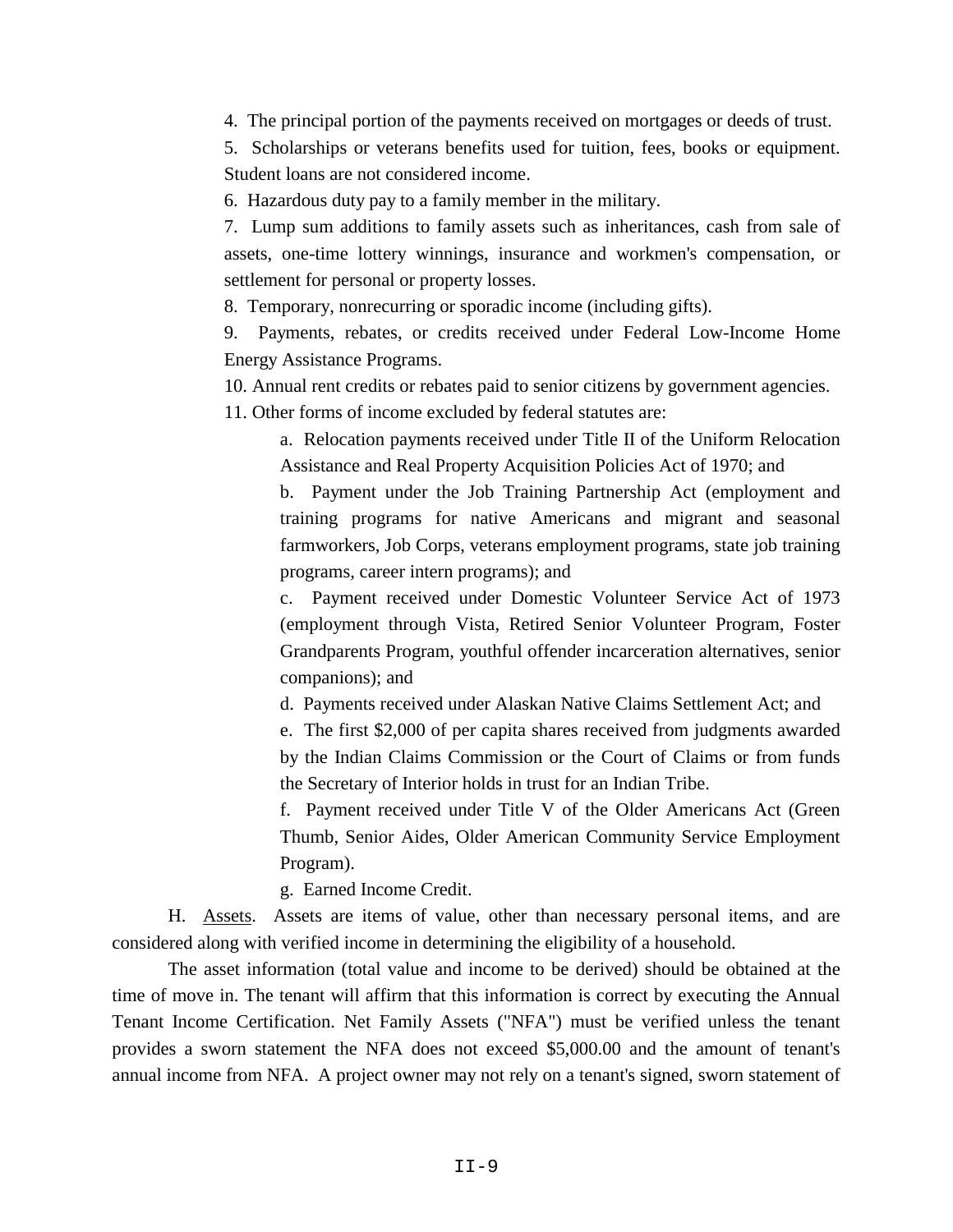annual income from NFA if a reasonable person in the project owner's position would conclude that the tenant's income is higher than the tenant's represented annual income amount.

1. Assets Include:

a. Cash held in savings and checking accounts, safety deposit boxes, homes, etc.; and

b. The principal value of any trust available to the household. Do not include irrevocable trust fund established for a son or daughter, prior to the parent's death. The benefactor receives only the interest from the trust during his or her lifetime and cannot withdraw the principal; and

c. Equity in Real Estate or other Capital Investments should include current market value less any unpaid balance on any loans secured by the property and any reasonable costs that would be incurred in selling the asset such as prepayment penalties or broker fees; and

d. Stocks, Bonds, Treasury Bills, Certificates of Deposit, Money Market Funds; and

e. Individual Retirement (IRA) and Keogh Accounts; and

f. Retirement and Pension Funds:

(1) While the person is employed, include only amounts the family can withdraw without retiring or terminating employment.

(2) At retirement or termination of employment, if benefits will be received in a lump sum, include the benefits that are paid in periodic payments, include the benefits in annual income.

g. Lump sum receipts should include inheritances, capital gains, one-time lottery winnings, settlements on insurance and other claims; and

h. Personal property held as an investment such as gems, jewelry, coin collections, antique cars, paintings, etc.; and

i. Assets owned by more than one person should be prorated according to the percentage of ownership.

2. Assets Do Not Include:

a. Necessary personal property (i.e., clothing, furniture, automobiles, etc.); and

b. Vehicles specially equipped for the handicapped; and

c. Interest in Indian Trust Land; and

d. Life insurance policies; and

e. Equity in the cooperative unit in which the family lives; and

f. Assets that are part of an active business; and

g. Assets held in the tenant(s) name, but which are actually owned by someone else, such as: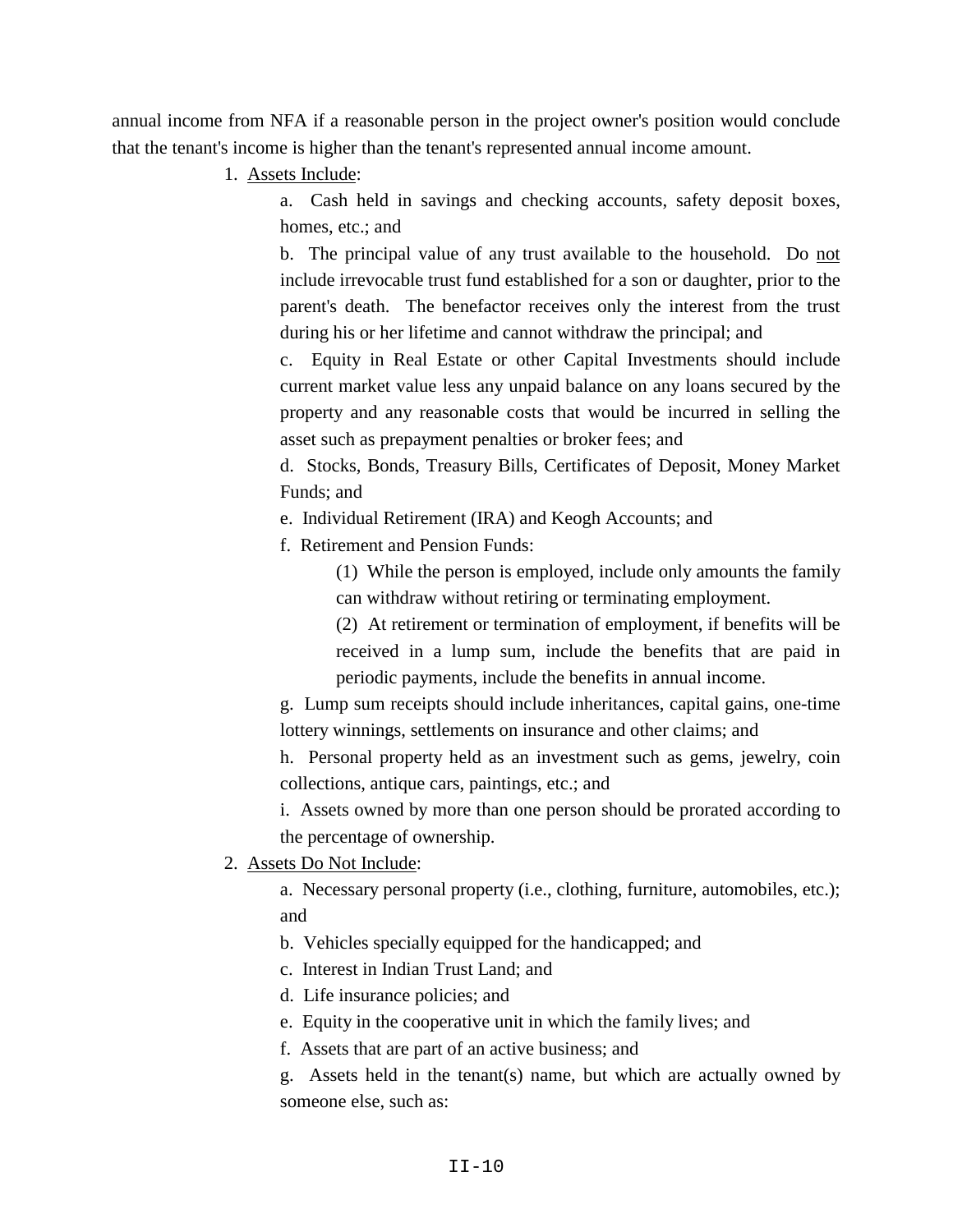(1) Assets and any earned income that are accrued to the benefit of someone else; or

(2) A situation wherein income taxes incurred on income generated by the assets are payable by a person other than the tenant; or

(3) The case of having the Power of Attorney, where the tenant is responsible for disbursing someone else's money, but the money is not the tenant's and no benefit is received by the tenant; or

(4) Assets that are not accessible to the tenant and provide no income to the tenant.

I. Determining the Value of Assets. When computing the value of assets, owners must use the cash value of the asset - the amount the tenant(s) would receive if the assets were converted to cash. Expenses which maybe deducted includes:

1. Penalties for withdrawing funds before maturity; and

- 2. Broker/legal fees assessed to sell or convert the asset to cash; and
- 3. Settlement costs for real estate transactions.

J. Determining Asset Income For Low-Income Tenants. If the asset value is \$5,000 or less, add the amount of actual income derived therefrom to the total verified income. When assets exceed \$5,000, add the greater of 1) the actual annual income to be derived from these assets, or 2) the imputed income using a interest rate (specified by HUD) to the asset for determining the income derived from that asset and add this total to the verified income.

K. Income Certification Guidelines. After all of the income and asset information has been obtained and computed, management personnel must prepare an Annual Tenant Income Certification Form. A sample form is attached in Section IV, Page 10. The Annual Tenant Income Certification must be executed prior to move-in, and at least annually thereafter. The following guidelines apply:

> 1. Management should instruct the prospective tenant to sign the Annual Tenant Income Certification exactly as the name appears on the form.

> 2. It is preferred that the Annual Tenant Income Certification be executed on the date of move-in.

> 3. In the event the tenant in a set-aside unit later wishes to have an additional person move into the unit, the following steps must be taken:

a. The prospective tenant must complete and provide verification of income and asset information as required of the initial tenant.

b. The prospective tenant's income must be added to current tenant's previously certified income. The new total unit income must be within the set income limits.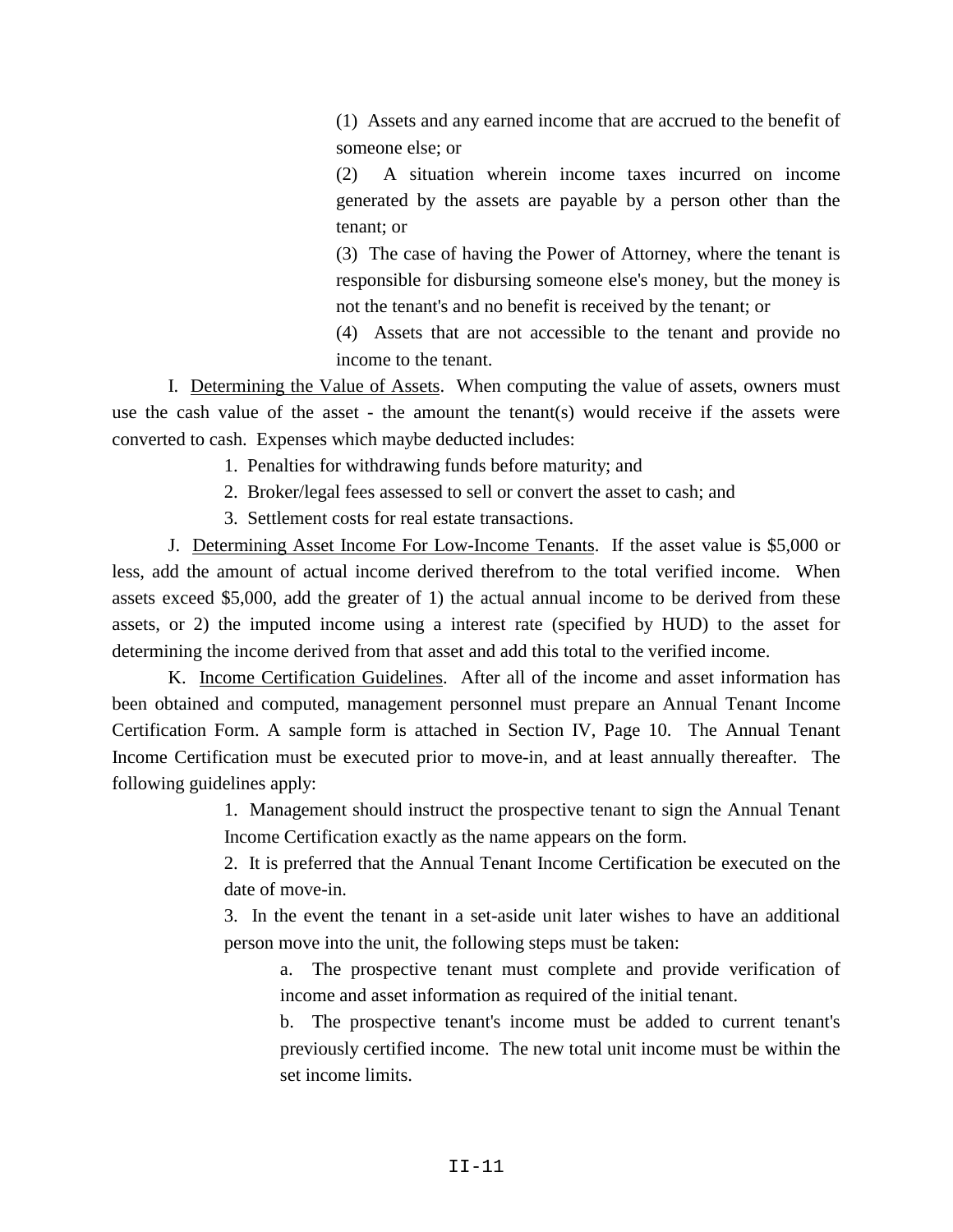c. A determination must be made as to whether the income requirement is jeopardized by adding an additional occupant.

4. The unit file should be documented when any household member vacates the unit.

L. Leases and Rent Limits. The Utah Housing Corporationrecommends that all tenants be under lease in order to occupy a unit. Leasing guidelines are listed below:

> 1. The lease should include the legal names of all tenants, a description of the unit to be rented, the term of the lease, the rent amount, the rights and obligations of the parties.

> 2. Rents on the set-aside units may not exceed certain limits, (See Section IV, Page 15) these limits will be provided by the UHC yearly.

3. The UHC recommends a minimum lease term of six months.

4. It is important for the lease to reflect the correct date of move-in, or the date tenant takes possession of the unit.

M. Annual Status Reports. This report shall be submitted to the UHC no later than May 31st of each year during the compliance period. These reports shall be provided by the UHC and shall be submitted for all projects receiving tax credit allocations since January 1, 1987.

N. Annual Report. The LIHTC Annual Compliance Report and Certification, and the Annual Certification Of Qualified Nonprofit Organization, is due by May 31, of each year throughout the compliance period beginning on the May 31 immediately following receipt of a final tax credit allocation by the UHC.

General project information must be completed by the owner. If the project has been sold or title to the property transferred to another entity at any time during the compliance period, the UHC must be informed of the transaction and the new owner must continue to adhere to the LIHTC Program compliance requirements which includes the filing of this report.

 The Project Owner must sign the report certifying to its accuracy under penalty of perjury.

O. Utility Allowances. Under the recordkeeping requirements of the Plan, a Project Owner is required to maintain records which show for each year in the compliance period the rent charged, including any utility allowances, for each residential unit in a LIHTC building. Thus, rent charged is the actual rent paid plus a utility allowance for tenant paid utilities. Please note that the inclusion of a utility allowance in "rent charged" is not the actual amount of utilities paid, but rather an allowance or set utility amount. Thus, all units of similar size within a building will have the same utility allowance.

IRS Regulation § 1.42-10 provides general rules in determining the proper utility amount. A copy of IRS Regulation § 1.42-10 is found in Section IV, page 14. In summary, the Regulation § 1.46-10 provides that a building whose rents and utility allowances are reviewed by HUD on an annual basis must use HUD utility allowance. If a building, or tenant residing therein, receives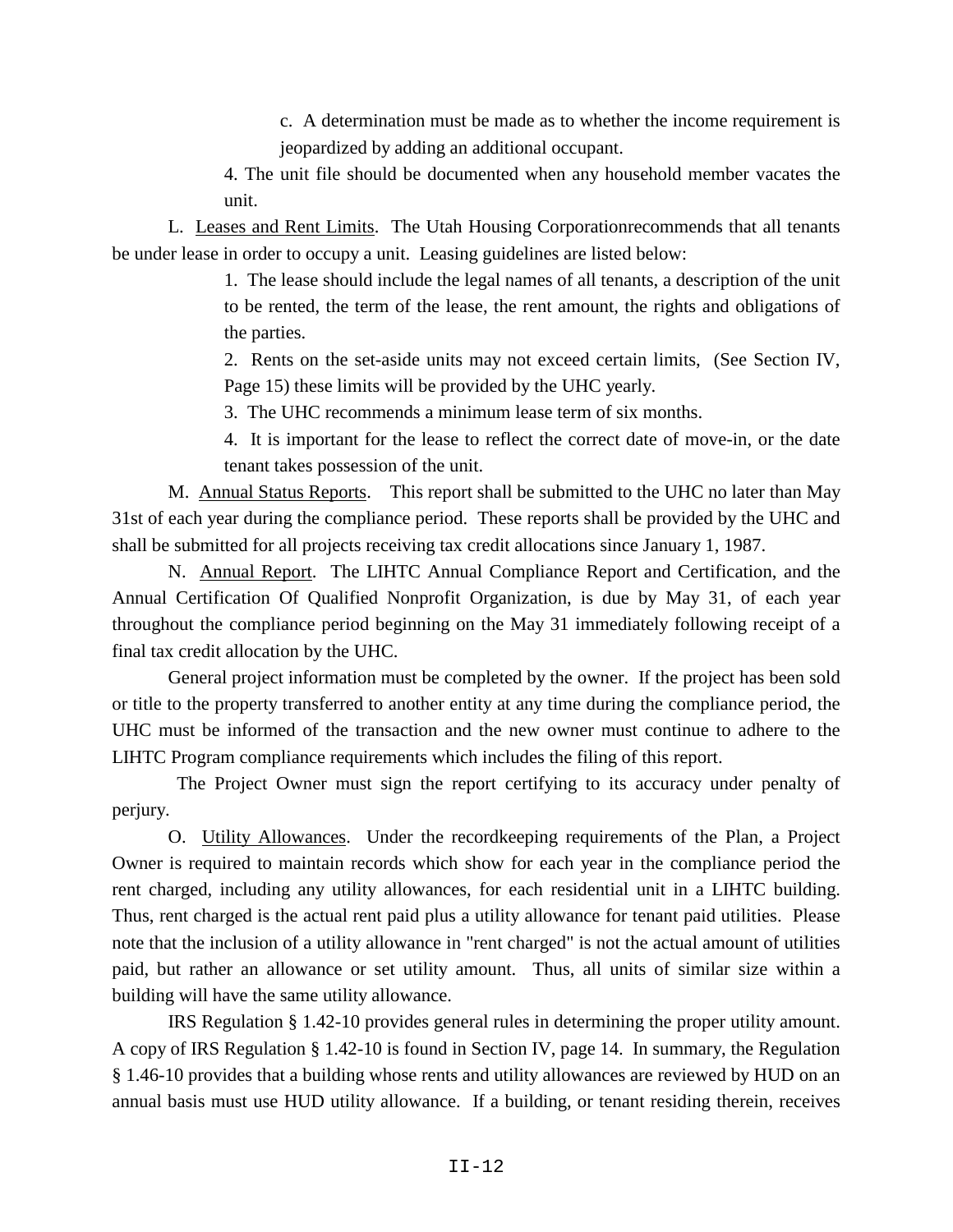FmHA housing assistance, the FmHA utility allowances must be used. If a building is both HUD regulated and FmHA assisted, then FmHA utility allowances must be used.

Where there is neither HUD tenant assistance, nor an applicable HUD or FmHA utility allowance, a Project Owner must use the applicable Public Housing Authority ("PHA") utility allowance. For example, a LIHTC project located in Salt Lake City would look to the Salt Lake City Housing Authority to ascertain the applicable utility allowance.

Alternatively, any interested party (a LIHTC tenant, project owner, or the UHC) may obtain a letter from a local utility company providing the estimated cost of the utility for each unit of similar size and construction for the geographic area in which the LIHTC building is located. An interested party may obtain a letter from the local utility company at any time during the building's 15 year compliance period. If the utility estimated differ from the utility allowances provided by the PHA, the utility estimates shall be used in calculating the gross rent limitation. Utility allowances must be updated when rents are revised.

P. Section 8 Tenants. For tenants who receive Section 8 certificates, and thus pay a predetermined rent amount, and HUD makes payment to the Project Owner for the difference between the tenant paid amount and the HUD fair market rent amount, rent charged for purposes of IRC § 42 includes only the amount of rent actually paid by the tenant, plus the applicable utility allowance for tenant paid utilities. Any rental subsidies paid by HUD or other governmental agency are disregarded.

Q. General Public Use Requirement. LIHTC units must be available for use by the general public. LIHTC units are not made available for use by the general public, if for example, the units are provided only for members of a social organization or provided by an employer for its employees. The IRS has issued Regulation § 1.42-9 which provides that the term "for use by the general public" shall be determined in a manner consistent with HUD housing policy governing non-discrimination as evidenced by HUD rules and regulation. See HUD Handbook 4350.3 (or its successor). Accordingly, owners of residential rental units that give preferences to certain classes of tenants (e.g., the homeless, disabled and/or handicapped) will not violate the general public use requirement if such preferences would not violate any HUD policy governing non-discrimination expressed in the HUD Handbook.

R. Provision of Services. The furnishing to tenants of services other than housing (whether or not such services are significant) will not prevent property from qualifying for the low income housing tax credit. However, any charges for services that are not optional to LIHTC tenants must be included in gross rent for purposes of IRC  $\S$  42(g)(2)(A). A service is optional if payment for the services is not required as a condition of occupancy. For example, meals may be provided to tenants if not required as a condition of occupancy and there exists a practical alternative for tenants to obtain meals other than from the dining facility. See IRS Revenue Ruling 1991-38, Question 12 and IRS Regulation § 1.42-11.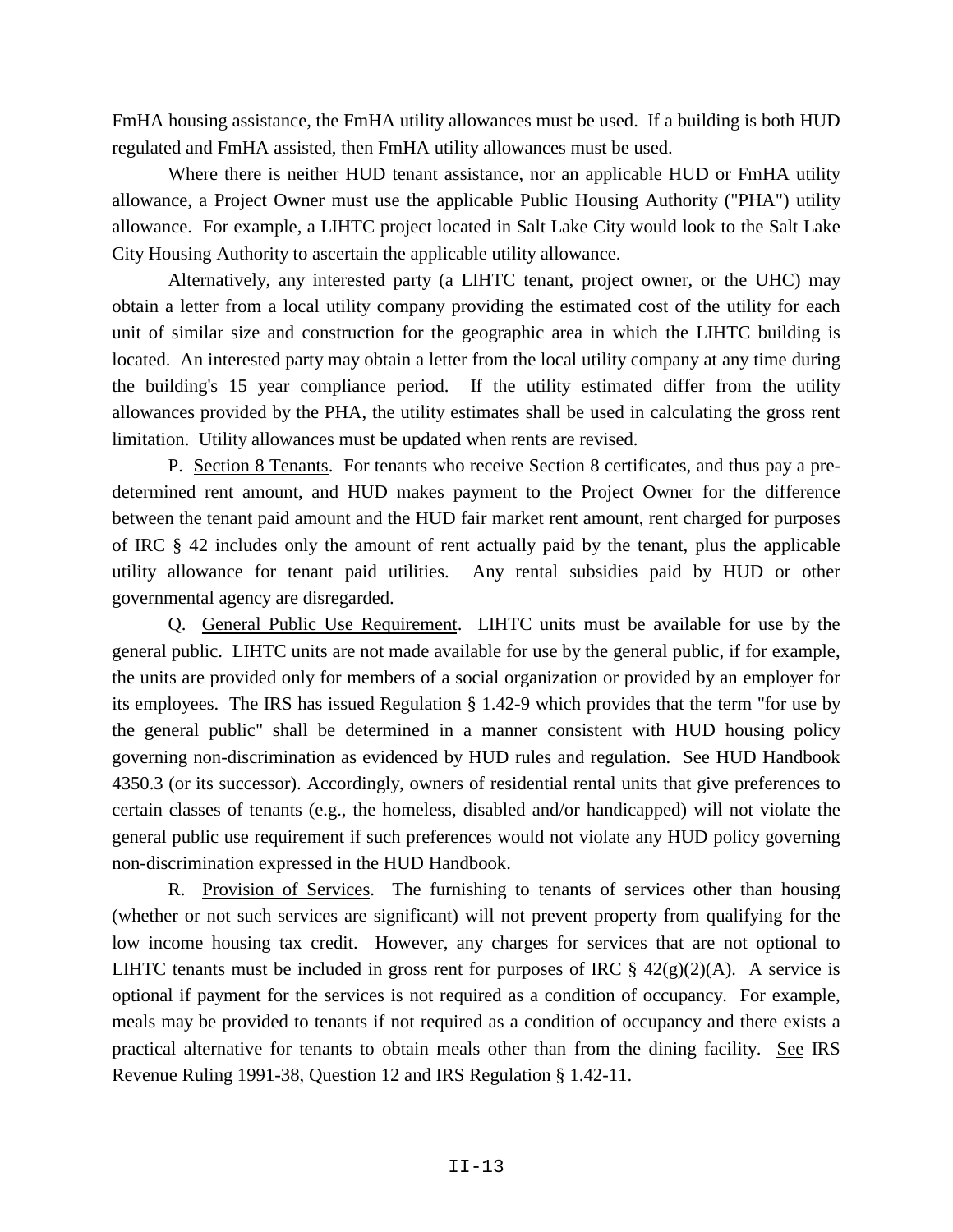S. Nursing/Retirement Homes. A retirement-type facility may qualify under IRC § 42 as residential rental property notwithstanding that services other than housing are furnished to tenants. However, if continual nursing, medical, or psychiatric care is prescribed, it will be presumed that such services are mandatory. Such is generally the case with hospitals, nursing homes, sanitariums, and lifecare facilities. Tenants should be ambulatory and capable of caring for themselves on a day-to-day basis.

T. Lease Agreement. As a condition to leasing a LIHTC unit, a prospective LIHTC tenant should agree to annually certify annual income and provide documentation to support the annual income certification.

U. Tenant Information Letter. Tenants should be informed of their responsibilities under the LIHTC program prior to leasing a LIHTC unit. Section IV, page 17 provides a Tenant Information Letter which may be used as an explanation to prospective tenants of their responsibilities under the LIHTC program, such as Annual Income Certifications and providing supporting documentation for Annual Income Certifications.

V. Students . In certain cases students are not eligible for the tax credit. Managers of FmHA 515 and HUD housing need to be aware of regulations governing rentals to students as well. Under current LIHTC regulations, if a single applicant or all applicants are full time students (defined as 5 months per year and usually 12 credit hours per semester), not married, then they are ineligible for LIHTC units.

Student Exceptions are as follows: (i) If a recipient of Title IV (AFDC) benefits or JTPA applies, that household is eligible even if all persons are full-time students (IRS revision 1991). (ii) If someone is working and filing a tax return and attends school part time, there is no issue. (iii) If two persons living in one unit who are full-time students are in a situation where one or both is married (not necessarily to the other person living in the unit), then there is no issue in regard to the students if a joint tax return is being filed (8/10/93 revision). Must obtain a copy of the tax return. If all members are full-time students, and no-one is a dependent of another individual not in the household, they are now eligible due to 8/10/93 revisions. However; this may only apply to 7/1/92 and later funded projects. In all of these cases, the household must still be income eligible. (iv) In the case where one or more full-time students is married (not necessarily to another household member), and is Filling a joint tax return, they are eligible, (8/10/93 rules clarify this item).